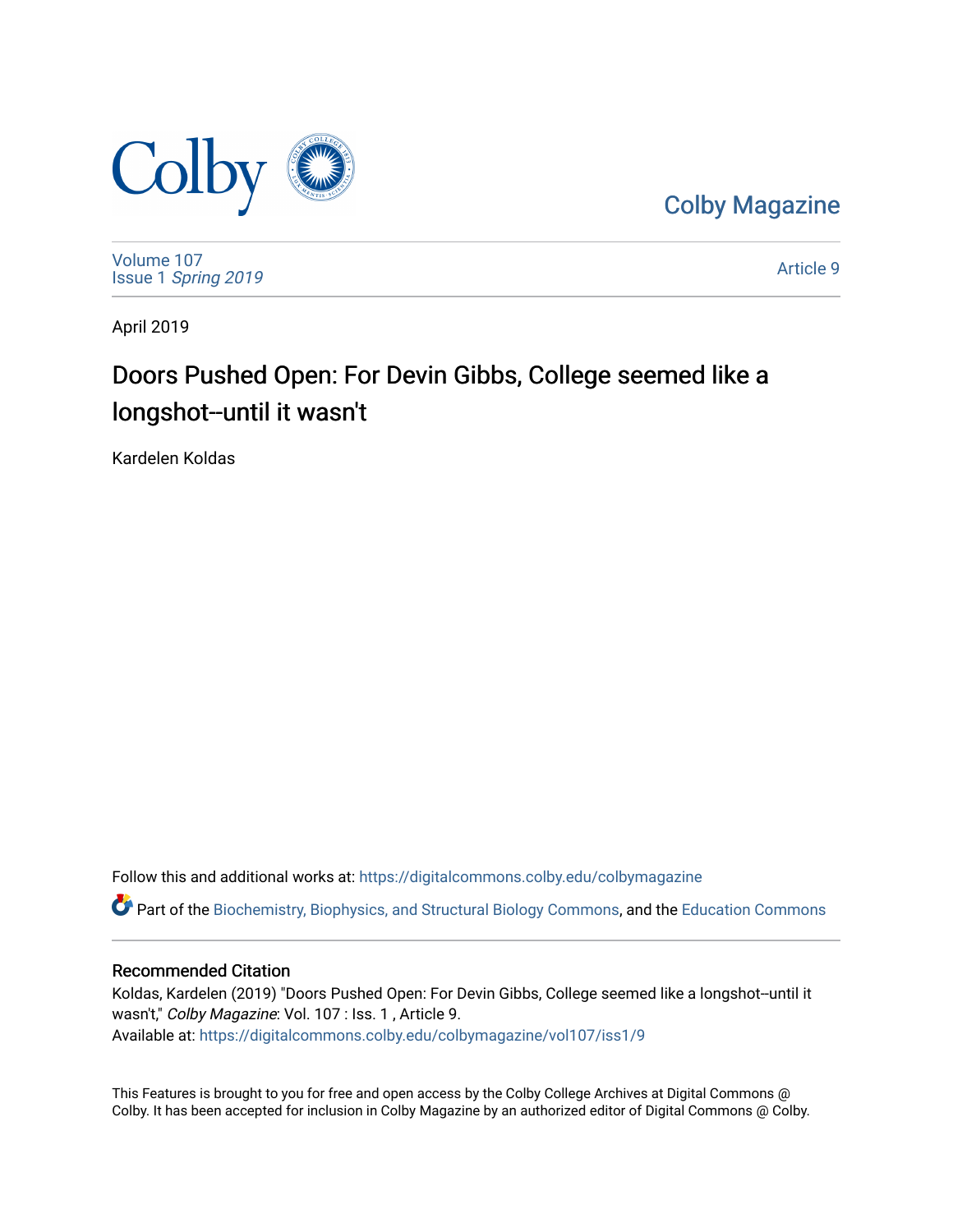# ALUMNI

# DOORS PUSHED **OPEN**

FOR DEVIN GIBBS, COLLEGE SEEMED LIKE A LONGSHOT— UNTIL IT WASN'T

BY KARDELEN KOLDAS '15

**Before enrolling, Devin Gibbs '14 received an invitation from Colby. The letter offered to bring him to campus and provide accommodations so he could get a feel for the school. What it didn't say was he had, in essence, been admitted.** 

**Gibbs, who lived in Waterville just minutes from campus, thought the letter was a scam. "I had never gotten anything for free before," he said.**